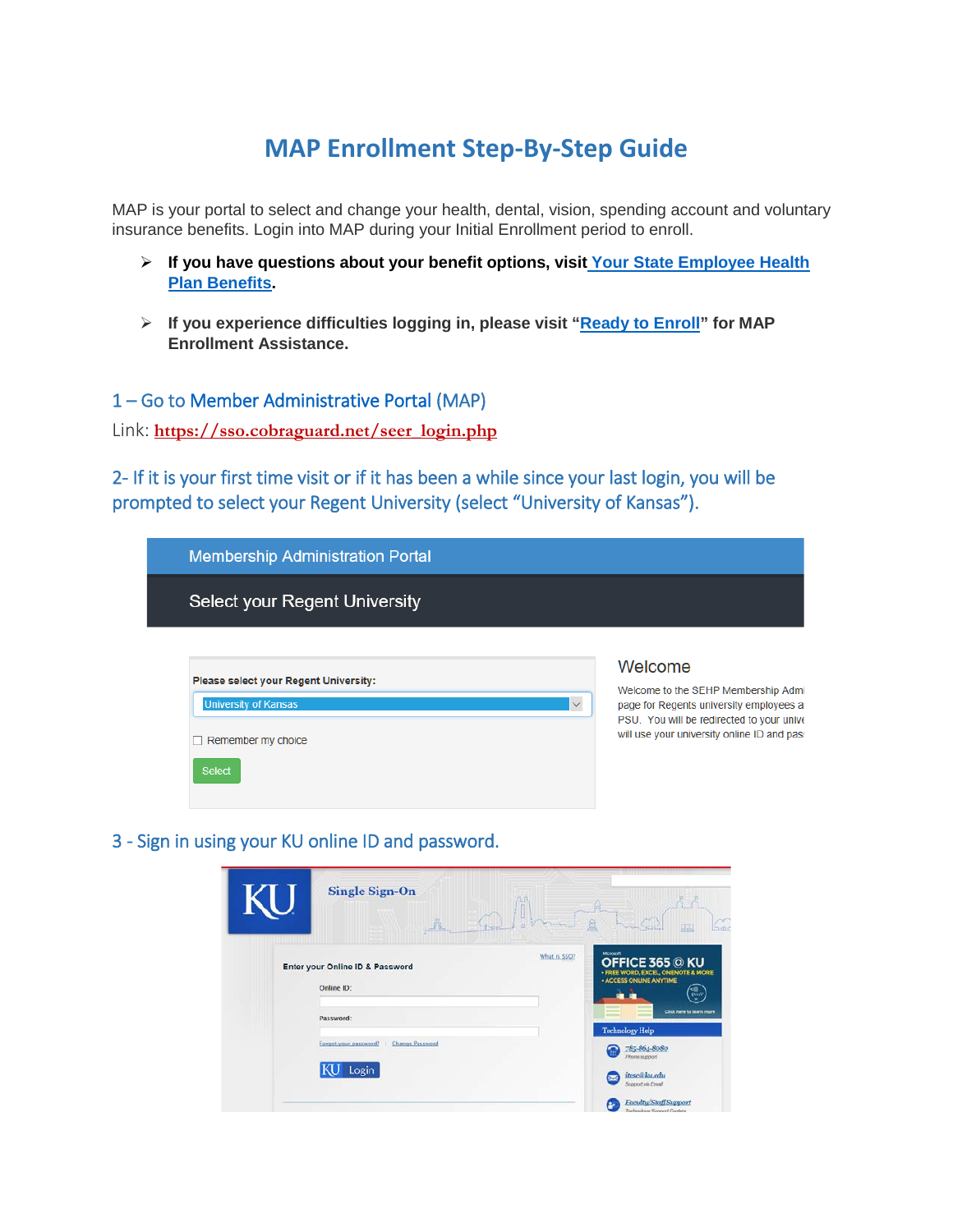If you experience difficulties logging in, please visit ["Ready to Enroll"](https://humanresources.ku.edu/ReadyToEnroll) for MAP Enrollment Assistance.

# 4 – Go to "Enrollment & Events" tab. Click "Launch Enrollment"

| <b>Enrollment</b>                                | <b>Opens</b>   | <b>Closes</b>  | <b>Action</b>            |
|--------------------------------------------------|----------------|----------------|--------------------------|
| 2018 State of Kansas Active Initial Enrollment - | November 19th, | December 21st. | <b>Launch Enrollment</b> |
| 24                                               | 2017           | 2017           |                          |

# 5- You will reach the State of Kansas Active Initial Enrollment Welcome page. Click on "Make Your Elections".

- You may change your elections as often as needed while the enrollment period is open.
- If you logout or click the "Leave Without Saving" button before completing this enrollment and submitting your elections, all your elections/changes will be lost.

Make Your Elections

# 6 – Electronic Communication Consent

**Electronic Communication Consent** 

The Affordable Care Act (ACA) requires the State of Kansas to mail a 1095-C to an employee in January each year. The 1095-C will document the health insurance coverage received by the employee from the State of Kansas during the previous Plan Year. If you wish to receive this document electronically in the MAP Member Portal, please select Opt-In in the box below. If you do not wish to receive this document electronically, please select Opt-Out below. If the Opt-Out is selected, the 1095-C will be sent by regular mail to the address you have listed with the State Employee Health Plan.

**Electronic Communication** 

 $\pmb{\tau}$ 

# 7- Confirm/update contact information – phone, email, and address. Click "Continue".

| <b>Contact Label</b>   | Mobile | $\breve{ }$ |  |  |
|------------------------|--------|-------------|--|--|
|                        |        |             |  |  |
| <b>Phone Number</b>    |        |             |  |  |
| <b>Phone Extension</b> |        |             |  |  |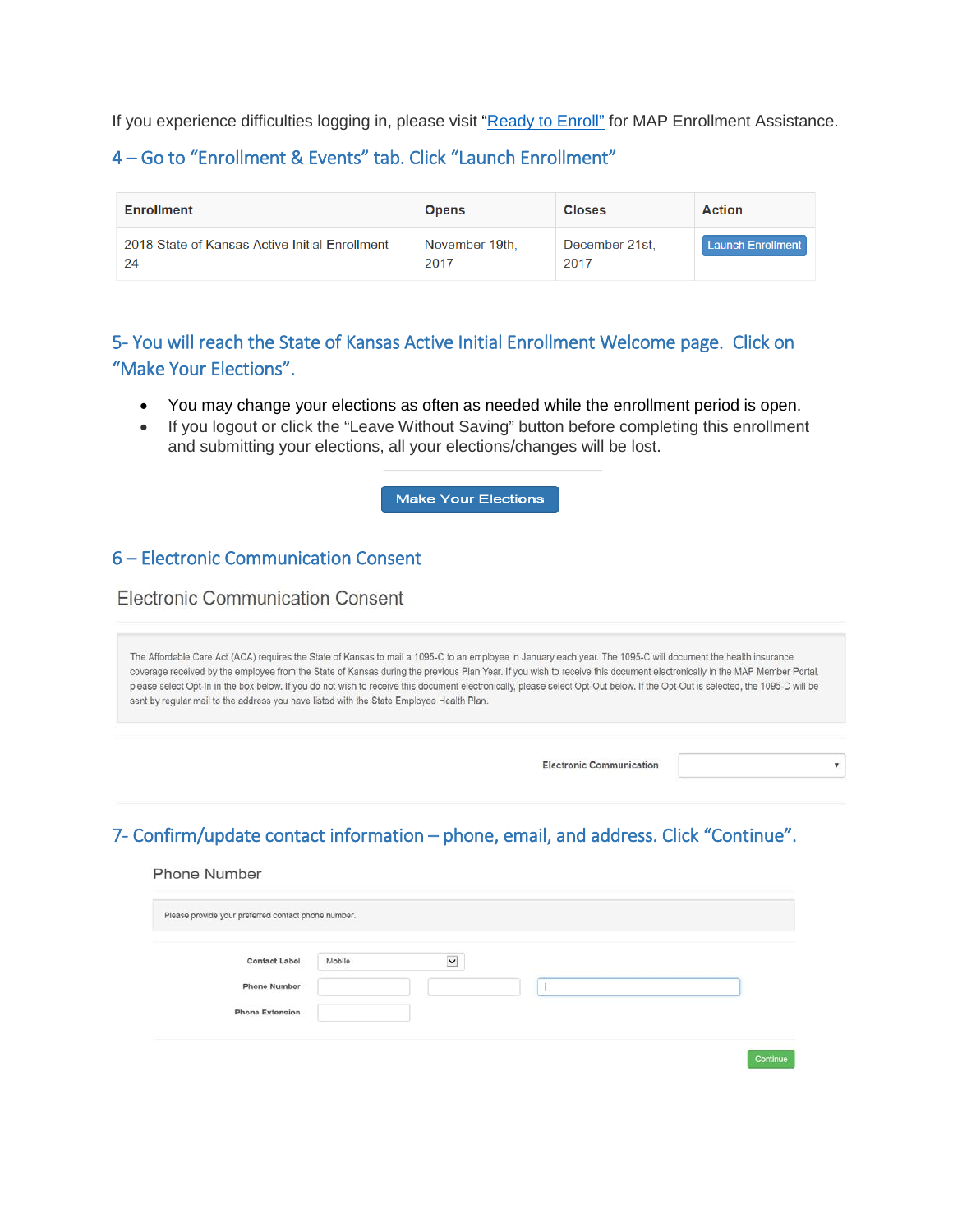#### **Email Address**

|                                                 | Please provide your preferred contact Email address. An Email address is required as your Pending Elections Statement will be sent directly to this Email address.                                                                                                                                                                |          |
|-------------------------------------------------|-----------------------------------------------------------------------------------------------------------------------------------------------------------------------------------------------------------------------------------------------------------------------------------------------------------------------------------|----------|
| <b>Contact Label</b>                            | $\check{ }$<br><b>Business</b>                                                                                                                                                                                                                                                                                                    |          |
| <b>Email Address</b>                            |                                                                                                                                                                                                                                                                                                                                   |          |
|                                                 |                                                                                                                                                                                                                                                                                                                                   |          |
| <b>Physical Address</b>                         |                                                                                                                                                                                                                                                                                                                                   | Continue |
| Please provide your preferred physical address. | PLEASE NOTE: A physical address is required for participation in a Health Saving Account (HSA). A PO Box is not an acceptable address to pass the federal HSA<br>identification verification process. If you wish to have a PO Box on record, you may add it to your Contact Information section on your Account Overview screen. |          |

# 8 – On Tax Status, select "Before Tax" or "After Tax". Click "Continue".

# **Tax Status**

You have the option to have your health benefits deducted from your paycheck on a before tax or after tax basis. Having them deducted on a before tax basis means you are entering into an agreement with the State Employee Health Plan to reduce your taxable income by the cost of your health insurance coverage.

Since your income has been reduced, you will not pay Federal, State, Social Security or Medicare taxes on these amounts. As a result, your take home pay may be increased if the before tax option is selected.

Would you like to pay for your State Employee Health Plan benefits on a before or after tax basis?

9 – Select "Yes" or "No" to confirm if you are in the United States on a J-1 or J-2 Visa. Click "Continue".

Before Tax

 $|\mathbf{v}|$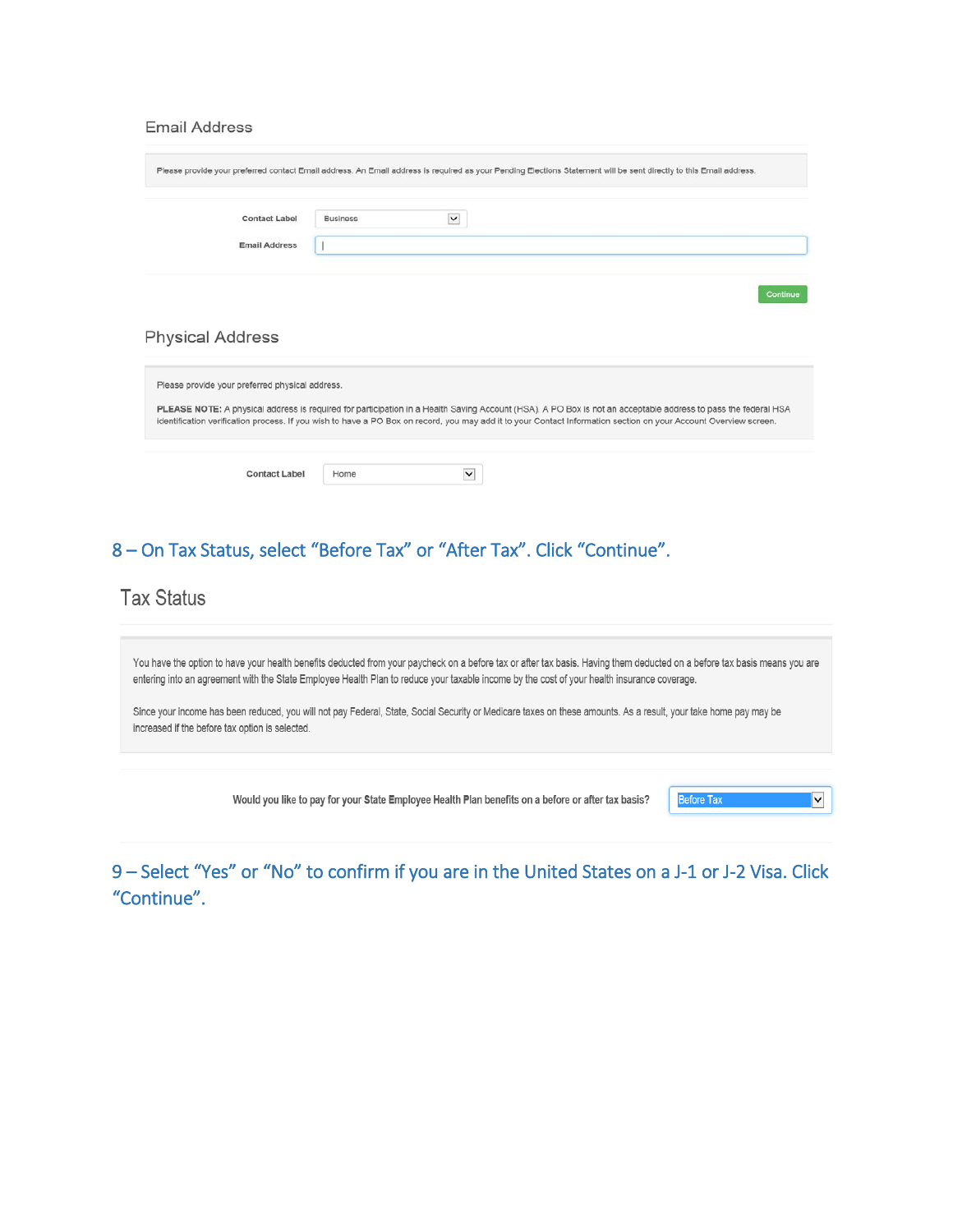### J1-J2 Visa Status

| be in compliance with the J-1 regulations. | Important note: The Kansas State Employee Health Plan for State Employees offers one (1) plan, Plan J, which meets the J-1 requirements. J-1 visa employees covered<br>under the Kansas State Employee Health Plan must elect Plan J, or waive coverage and purchase medical coverage outside of the Kansas State Employee Health Plan to |  |
|--------------------------------------------|-------------------------------------------------------------------------------------------------------------------------------------------------------------------------------------------------------------------------------------------------------------------------------------------------------------------------------------------|--|
|                                            | Are you in the United States on a J1 or J2 Visa?                                                                                                                                                                                                                                                                                          |  |
|                                            |                                                                                                                                                                                                                                                                                                                                           |  |

# 10 – Complete your Medical Election. Click "Continue".

Once you complete your enrollment you can see if you quality for the [HealthyKids Program](http://www.kdheks.gov/hcf/sehp/HK/HKInfo.pdf) by completing the online application by visiting the website found towards the bottom of your Enrollments and Events tab**.**

If you have questions about your health plan options, visit [Your State Employee Health Plan](http://humanresources.ku.edu/OE2018Benefits) [Benefits.](http://humanresources.ku.edu/OE2018Benefits)

**Medical Election** 

Once you complete your enrollment you can see if you quality for the HealthyKids Program by completing the online application by visiting the website found towards the bottom of your Enrollments and Events tab.

# 11 –Complete your Dental Election. Click "Continue".

# **Dental Election**

You must be enrolled in medical coverage in order to select the dental plan. If you cover family members under your medical plan, you will have the option as to whether or not you want to purchase dental coverage for those family members.

You have the option of waiving the dental program altogether.

# 12 –Complete your Vision Election. Click "Continue".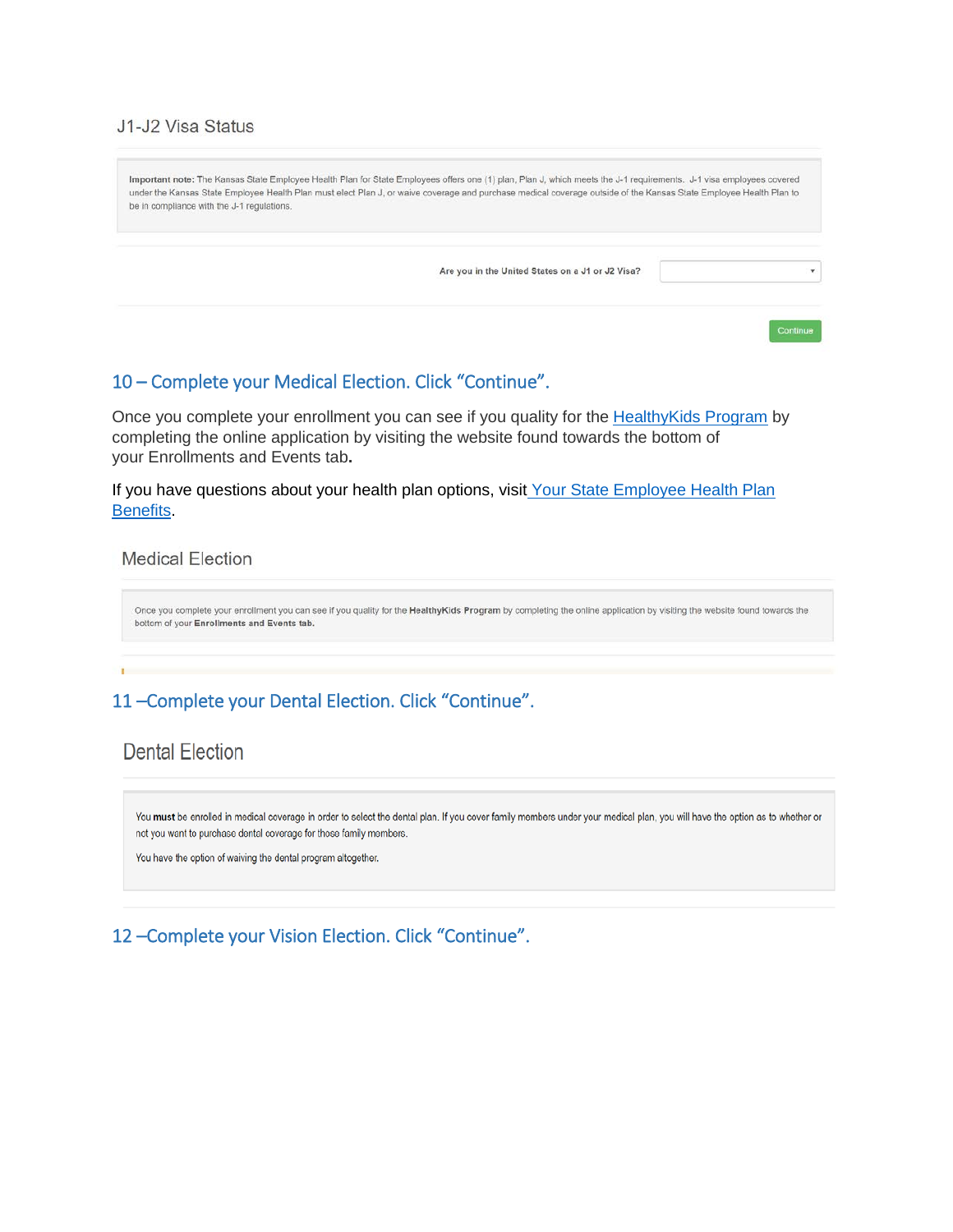# **Vision Election**

You may choose to enroll yourself and any eligible dependents in one of the Vision plans, whether or not you or your dependents are enrolled in the Medical coverage.

If you choose dependent Vision coverage, and have dependents enrolled in Medical coverage, the dependent children enrolled in the Vision plan must match those enrolled in Medical coverage.

# 13 - Voluntary Supplemental Accident Insurance Election

If you have questions about voluntary supplemental insurance, visit <http://www.metlife.com/stateofks> or call 1800-GET-MET8 (1-800-438-6388) Monday through Friday, 8 am - 8pm EST to speak to a MetLife Benefits Consultant.

Voluntary Supplemental Accident Insurance Election

| Your Accident certificate provides limited benefits - read your certificate carefully. By enrolling for Accident Insurance, I declare that all persons to be insured have medical<br>coverage in force that provides benefits for medical treatment, including hospital, surgical and medical expenses; I acknowledge that I have received and read a copy of the<br>outline of coverage or other disclosure document for the group Accident plan. In addition, I have read the enrollment documentation and declare that all information I have<br>given is true and complete to the best of my knowledge and belief; I have read the applicable Fraud Warning(s) provided. |                                                                       |  |  |  |
|------------------------------------------------------------------------------------------------------------------------------------------------------------------------------------------------------------------------------------------------------------------------------------------------------------------------------------------------------------------------------------------------------------------------------------------------------------------------------------------------------------------------------------------------------------------------------------------------------------------------------------------------------------------------------|-----------------------------------------------------------------------|--|--|--|
| This deduction is normally has the full MONTHLY amount taken on the first paycheck of the month.                                                                                                                                                                                                                                                                                                                                                                                                                                                                                                                                                                             |                                                                       |  |  |  |
| <b>Waive Coverage</b>                                                                                                                                                                                                                                                                                                                                                                                                                                                                                                                                                                                                                                                        |                                                                       |  |  |  |
| Choose Your Desired Plan                                                                                                                                                                                                                                                                                                                                                                                                                                                                                                                                                                                                                                                     | <b>Covered Dependents</b>                                             |  |  |  |
| <b>Plan Selection</b>                                                                                                                                                                                                                                                                                                                                                                                                                                                                                                                                                                                                                                                        | In addition to yourself, who would you like to cover under this plan? |  |  |  |
| MetLife Supplemental Accident Insurance                                                                                                                                                                                                                                                                                                                                                                                                                                                                                                                                                                                                                                      | No Eligible Dependents                                                |  |  |  |
|                                                                                                                                                                                                                                                                                                                                                                                                                                                                                                                                                                                                                                                                              | Marco shall in shall as Photograph and the other most that a shift    |  |  |  |

# 14 - Voluntary Supplemental Hospital Indemnity Insurance Election

If you have questions about voluntary supplemental insurance, visit <http://www.metlife.com/stateofks> or call 1800-GET-MET8 (1-800-438-6388) Monday through Friday, 8 am - 8pm EST to speak to a MetLife Benefits Consultant.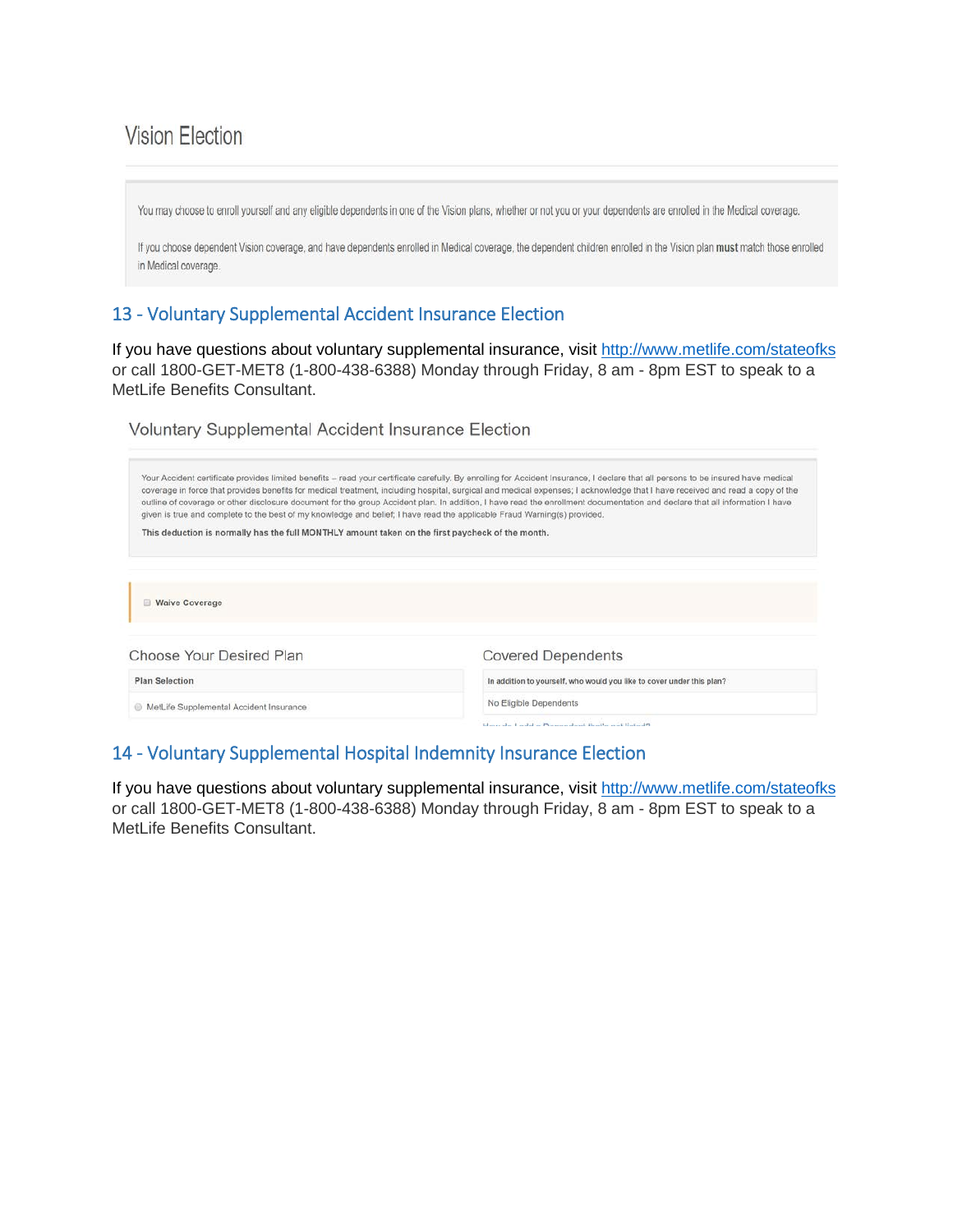| Voluntary Supplemental Hospital Indemnity Insurance Election |  |
|--------------------------------------------------------------|--|
|--------------------------------------------------------------|--|

Your Hospital Indemnity certificate provides limited benefits -- read your certificate carefully. By enrolling for Hospital Indemnity Insurance, I declare that all persons to be<br>insured have medical coverage in force that and read a copy of the outline of coverage or other disclosure document for the group Hospital Indemnity plan. In addition, I have read the enrollment documentation and declare that all information I have given is true and complete to the best of my knowledge and belief; I have read the applicable Fraud Warning(s) provided. This deduction is normally has the full MONTHLY amount taken on the first paycheck of the month. Waive Coverage Choose Your Desired Plan **Covered Dependents** 

In addition to yourself, who would you like to cover under this plan?

No Eligible Dependents

How do I add a Dependent that's not listed?

MetLife Supplemental Hospital Indemnity Low MetLife Supplemental Hospital Indemnity High

**Plan Selection** 

# 15 - Voluntary Supplemental Critical Illness Insurance Election

If you have questions about voluntary supplemental insurance, visit <http://www.metlife.com/stateofks> or call 1800-GET-MET8 (1-800-438-6388) Monday through Friday, 8 am - 8pm EST to speak to a MetLife Benefits Consultant.

Voluntary Supplemental Critical Illness Insurance Election

| provided.                                                                                        | Your Critical Illness certificate provides limited benefits - read your certificate carefully. By enrolling for Critical I Illness Insurance, I declare that no person proposed for<br>Critical Illness coverage is covered under any Title XIX program (Medicaid or any similarly named program); that all persons to be insured have medical coverage in force<br>that provides benefits for medical treatment, including hospital, surgical and medical expenses; I acknowledge that I have received a Shopper's Guide to Cancer Insurance;<br>and I have received and read a copy of the outline of coverage or other disclosure document for the group Critical Illness plan. In addition, I have read the enrollment<br>documentation and declare that all information I have given is true and complete to the best of my knowledge and belief; I have read the applicable Fraud Warning(s) |
|--------------------------------------------------------------------------------------------------|----------------------------------------------------------------------------------------------------------------------------------------------------------------------------------------------------------------------------------------------------------------------------------------------------------------------------------------------------------------------------------------------------------------------------------------------------------------------------------------------------------------------------------------------------------------------------------------------------------------------------------------------------------------------------------------------------------------------------------------------------------------------------------------------------------------------------------------------------------------------------------------------------|
| This deduction is normally has the full MONTHLY amount taken on the first paycheck of the month. |                                                                                                                                                                                                                                                                                                                                                                                                                                                                                                                                                                                                                                                                                                                                                                                                                                                                                                    |
| <b>Waive Coverage</b>                                                                            |                                                                                                                                                                                                                                                                                                                                                                                                                                                                                                                                                                                                                                                                                                                                                                                                                                                                                                    |
| Choose Your Desired Plan                                                                         | <b>Covered Dependents</b>                                                                                                                                                                                                                                                                                                                                                                                                                                                                                                                                                                                                                                                                                                                                                                                                                                                                          |

## 16 – If you selected:

- **a)** Medical Plan **A**, **J** or **Q**: you will have the option to select **Health Care Flexible Spending Account (FSA).**
- b) Medical Plan **C** or **N**, you will answer **Yes** or **No** to **HSA/HRA Eligibility Check & Election** questions.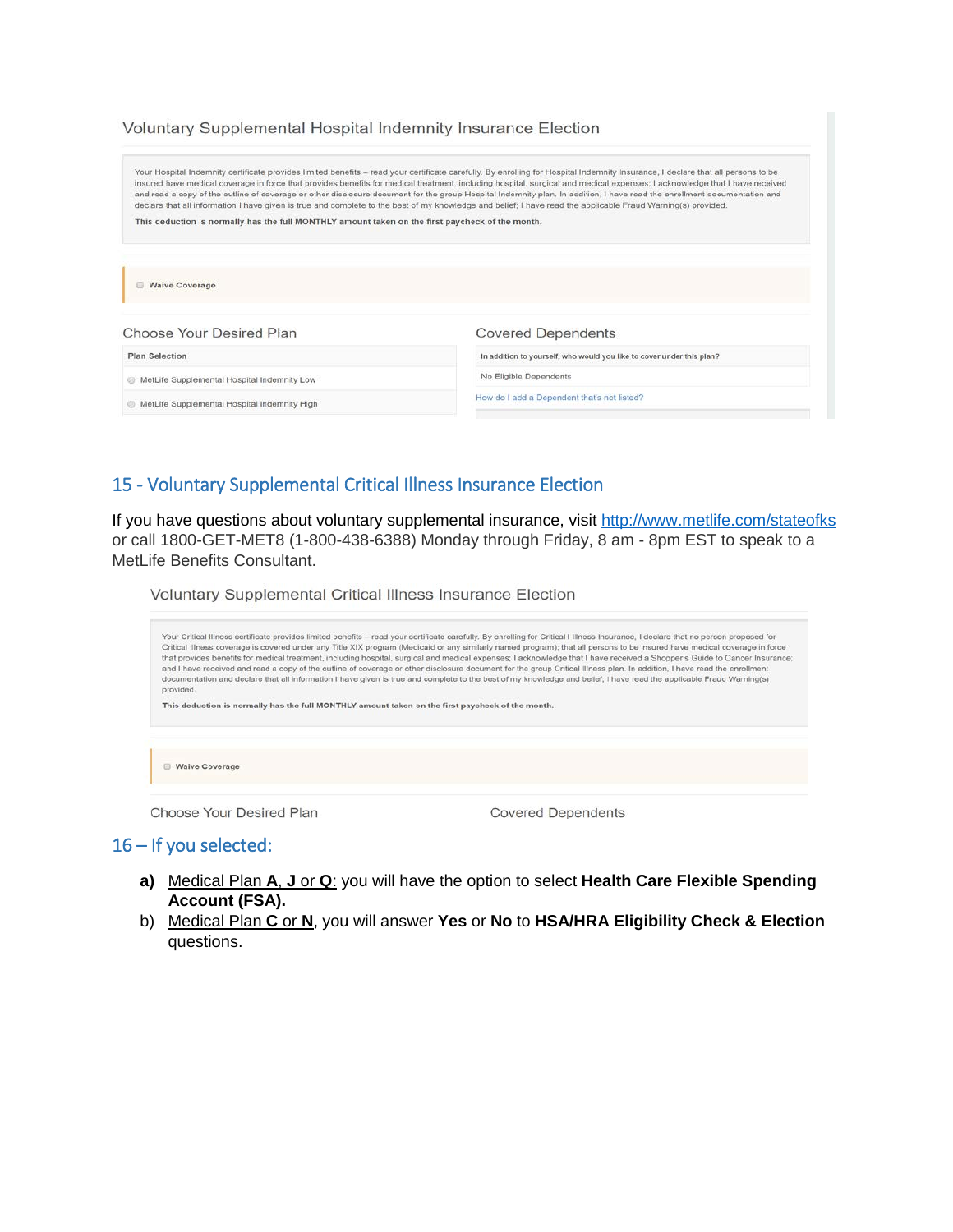## **HSA/HRA Eligibility Check & Election**

For Plan Year 2018 participants in a Qualified High Deductible Health Plan (OHDHP) can elect either an HSA or an HRA

Electing an HSA allows you to contribute your own funds as well as receiving an employer contribution from the State of Kansas. If electing an HRA you will receive an employer contribution from the State of Kansas but will not be able to contribute additional funds.

Can you answer "Yes" to any of the following questions? If you answer "Yes" to any of these questions, you will need to elect an HRA.

1) Are you covered by another health plan that is not a Qualified High Deductible Health Plan?

2) Are you enrolled in Medicare or TRICARE Benefits?

3) Can you be claimed as a dependent on someone else's tax return next year?

4) Do you have a dependent child between ages 23 and 26? NOTE: For question #4 only, you may still select an HSA, however, you will not be able to use your HSA funds for any dependent between those ages.

What plan would you like to enroll in?

 $\mathbf{v}$ 

If all answers are **No**: You will continue to **HSA Election**. Plan C requires *minimum contribution of* \$25 semi-monthly. You will have the option to select Limited Scope Health Care FSA.

If **Yes to any of the questions,** you will continue to **HRA Election.** You will have the option to select Health Care FSA**.**

- c) Medical Plan N, you will select **Health Savings Account** or **Health Reimbursement Account.**
	- If your answer is **Health Savings Account:** You will continue to HSA Election. If you enroll in Plan N you do not have to contribute to the HSA in order to get the employer contribution. You will have the option to select Limited Scope Health Care FSA.
	- If your answer is **Health Reimbursement Account:** You will continue to HRA Election. You will have the option to select Health Care FSA**.**

**Note: for Employer Contribution information, please visit 27-29 in the** *[2018 Enrollment Book](http://www.kdheks.gov/hcf/sehp/download/SEHP2018ActiveNonStateBook.pdf)***, or visit [SEHP HSA](http://www.kdheks.gov/hcf/sehp/HSA.htm) [pa](http://www.kdheks.gov/hcf/sehp/HSA.htm)ge.**

17 – Complete your Dependent Care FSA Election. Click "Continue".